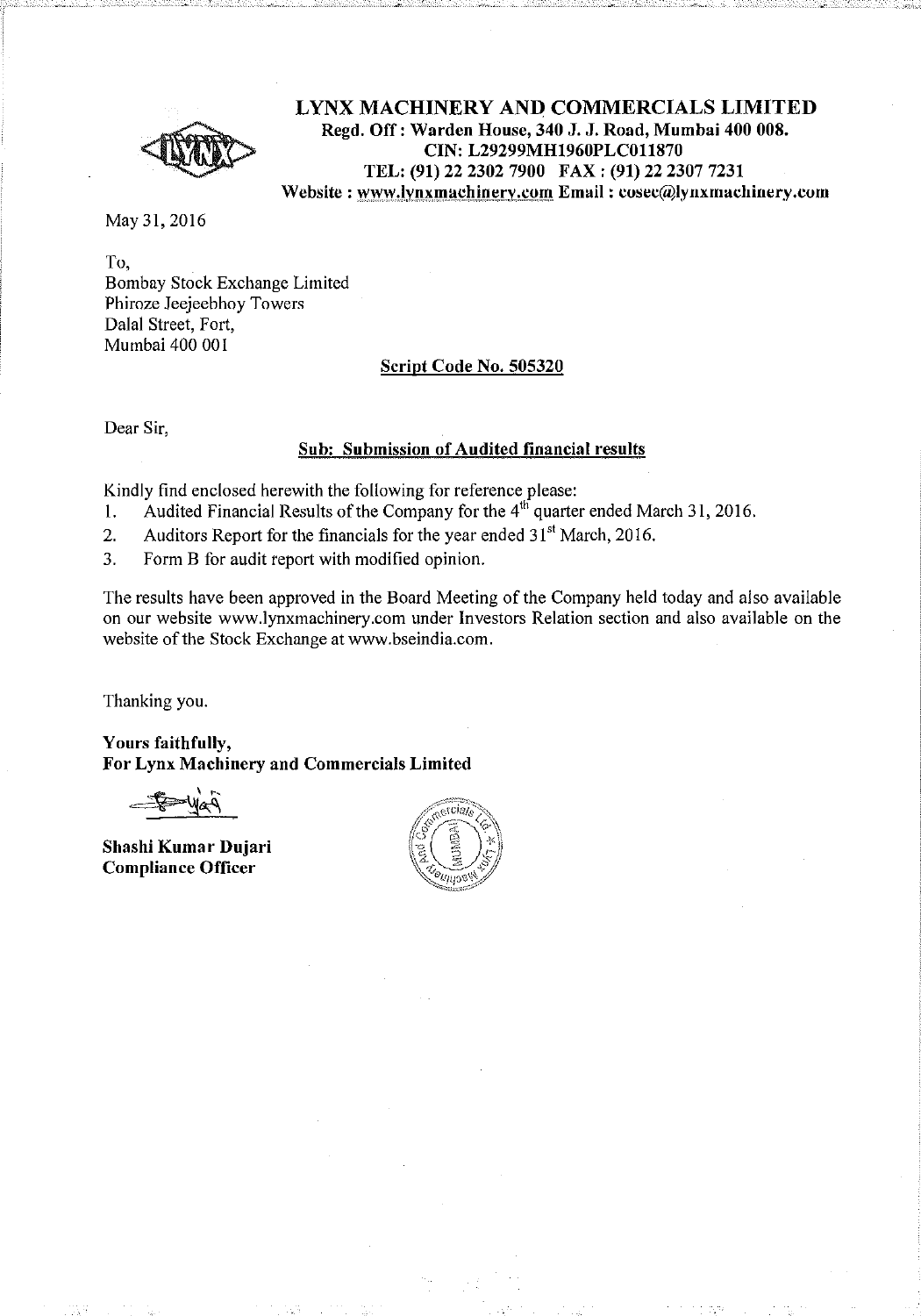### LYNX MACHINERY AND COMMERCIALS LIMITED REGD OFFICE: WARDEN HOUSE, 340 J.J.ROAD BYGULLA, MUMBAI - 400 008 CIN: L29299MH1960PLC011870 TEL: (94) (22) 2302 7800 FAX (91) (22) 2307 7231<br>Website: www.tynxmachinery.com, Email: cosec@tynxmachinery.com CO. CODE: 605320

|                         |                                                 |                                           |           |                                             |         | (Rupees in Thousand except EPS) |
|-------------------------|-------------------------------------------------|-------------------------------------------|-----------|---------------------------------------------|---------|---------------------------------|
|                         |                                                 | <b>QUARTER ENDED</b><br><b>YEAR ENDED</b> |           |                                             |         |                                 |
| SR.                     | <b>PARTICULARS</b>                              |                                           |           | 31.03.2016 31.12.2016 31.03.2015 31.03.2016 |         | 31.03.2015                      |
| #                       |                                                 | Audited                                   | Unaudited | <b>Audited</b>                              | Audited | Audited                         |
| 7                       | Net Sales/Income from Operation                 | 24                                        | 0         | ö                                           | 24      | 0                               |
| Τ                       | Cost of Sales/ Services                         |                                           |           |                                             |         |                                 |
|                         | a) Increase/Decrease in Stock in Trade          | 45                                        | 0         | 0                                           | 45      | 0                               |
|                         | and work in progress                            |                                           |           |                                             |         |                                 |
|                         | b) Consumption of Raw Materials                 | ٥                                         | O         | 0                                           | o       | 0                               |
|                         | c) Purchase of traded goods                     | $\bf{0}$                                  | a         | 0                                           | 0       | O.                              |
|                         | d) Other Expenditure                            | 979                                       | 907       | 282                                         | 3936    | 3706                            |
|                         | g) Total                                        | 1024                                      | 907       | 282                                         | 3981    | 3706                            |
| 3                       | Profit from Operation before other Income       | $-1000$                                   | $-907$    | $-282$                                      | $-3957$ | $-3706$                         |
|                         | interest and Exceptional items (1 - 2)          |                                           |           |                                             |         |                                 |
| 4                       | General Administrative Expenses                 | 314                                       | 349       | 337                                         | 1413    | 1204                            |
| 5                       | Selling and Distribution Expenses               | o                                         | ъ         |                                             | 0       | 0                               |
| $\overline{6}$          | Depreciation                                    | ক্তা                                      | 265       | 617                                         | 856     | 1276                            |
| 7                       | Operating Profit before interest                | $-1405$                                   | $-1511$   | $-1236$                                     | $-6226$ | $-6246$                         |
|                         | $(3) - (4.6 + 6)$                               |                                           |           |                                             |         |                                 |
| $\overline{\mathbf{g}}$ | interest                                        | 89                                        | 75        | 24                                          | 268     | 65                              |
| g.                      | <b>Exceptional Ilems</b>                        | ö                                         | õ         | Ծ                                           | Έï      | $\overline{\mathfrak{a}}$       |
| 10                      | Operating Profit after interest and exceptional |                                           |           |                                             |         |                                 |
|                         | items (7-8-9)                                   | $-1494$                                   | $-1586$   | $-1260$                                     | -6494   | $-6311$                         |
| $\overline{11}$         | Other income                                    | 741                                       | 331       | 478                                         | 1732    | 1463                            |
| 12                      | Net Profit(+)/Loss(-) from ordinary             |                                           |           |                                             |         |                                 |
|                         | Activities before Tax (10 - 11)                 | $-753$                                    | $-1255$   | $-782$                                      | $-4762$ | -4848                           |
| $\overline{13}$         | Tax Expenses                                    | -167                                      | Ō         | $-129$                                      | $-167$  | $-129$                          |
| 14                      | Net Profil(+)/Loss(-) from ordinary             |                                           |           |                                             |         |                                 |
|                         | Activities after Tax (12 - 13)                  | -586                                      | $-1255$   | $-653$                                      | -4595   | -4719                           |
| 15                      | Extraordinary Item (Net of Tax Expenses)        | õ                                         | õ         | 6                                           | õ       | $\overline{0}$                  |
|                         | 16 Net Profil(+)/Loss(-) for the period (14-15) | $-586$                                    | $-1255$   | $-653$                                      | -4595   | $-4719$                         |
| $\overline{17}$         | Pald-Up Equity Share Capital                    | 6000                                      | 6000      | 6000                                        | 6000    | 6000                            |
|                         | (Face Value Rs.10/- Per Share)                  |                                           |           |                                             |         |                                 |
| 18                      | Reserve excluding revaluation                   |                                           |           |                                             |         |                                 |
|                         | reserves (as per Balance Sheet                  |                                           |           |                                             |         |                                 |
|                         | of Previous Accounting Year)                    | 0                                         | 0         | O                                           | 15392   | 19986                           |
| 19                      | Earning Per Share (EPS)                         |                                           |           |                                             |         |                                 |
| EL)                     | Basic & Diluted EPS before Extraordinary        | (0.98)                                    | (2.09)    | (1.09)                                      | (7.66)  | (7.86)                          |
|                         | Items for the period, for the year to date and  |                                           |           |                                             |         |                                 |
|                         | for the previous Year (not annualised)          |                                           |           |                                             |         |                                 |
| b)                      | Basic & Diluted EPS after Extraordinary         | (0.98)                                    | (2,09)    | (1.09)                                      | (7.66)  | (7.86)                          |
|                         | Items for the period, for the year to date and  |                                           |           |                                             |         |                                 |
|                         | for the previous Year (not annualised)          |                                           |           |                                             |         |                                 |

1) The Above results were reviewed by Audit Committee and taken on record by the Board of Directors at their meeting held on 31,05.2016 at Mumbai.

2) Previous periods figures have been regrouped/rearranged wherever necessary.

3) This is a single segment company in accordance with the AS-17 (Segment Reporting) issued by ICAI.

Hence the question of disclosure of segment information does not arise.

The figures for the quarter ended 31st March 2016 and 31st March 2015 are balancing figures between Audited 4) figures in respect of the full financial Year and the limited reviewed published year to date figures upto the<br>Quarter ended 31st December 2015 and 31st December 2014 respectively.

5) No Investors complaint were received during the quarter ended 31.03.2016.

#### ON BEHALF OF BOARD OF DIRECTORS FOR LYNX MACHINERY AND COMMERCIALS LTD.

PLACE: MUMBAI DATE: 31,05,2016

HARISH KUMAR JAJODIA **DIRECTOR** 

າ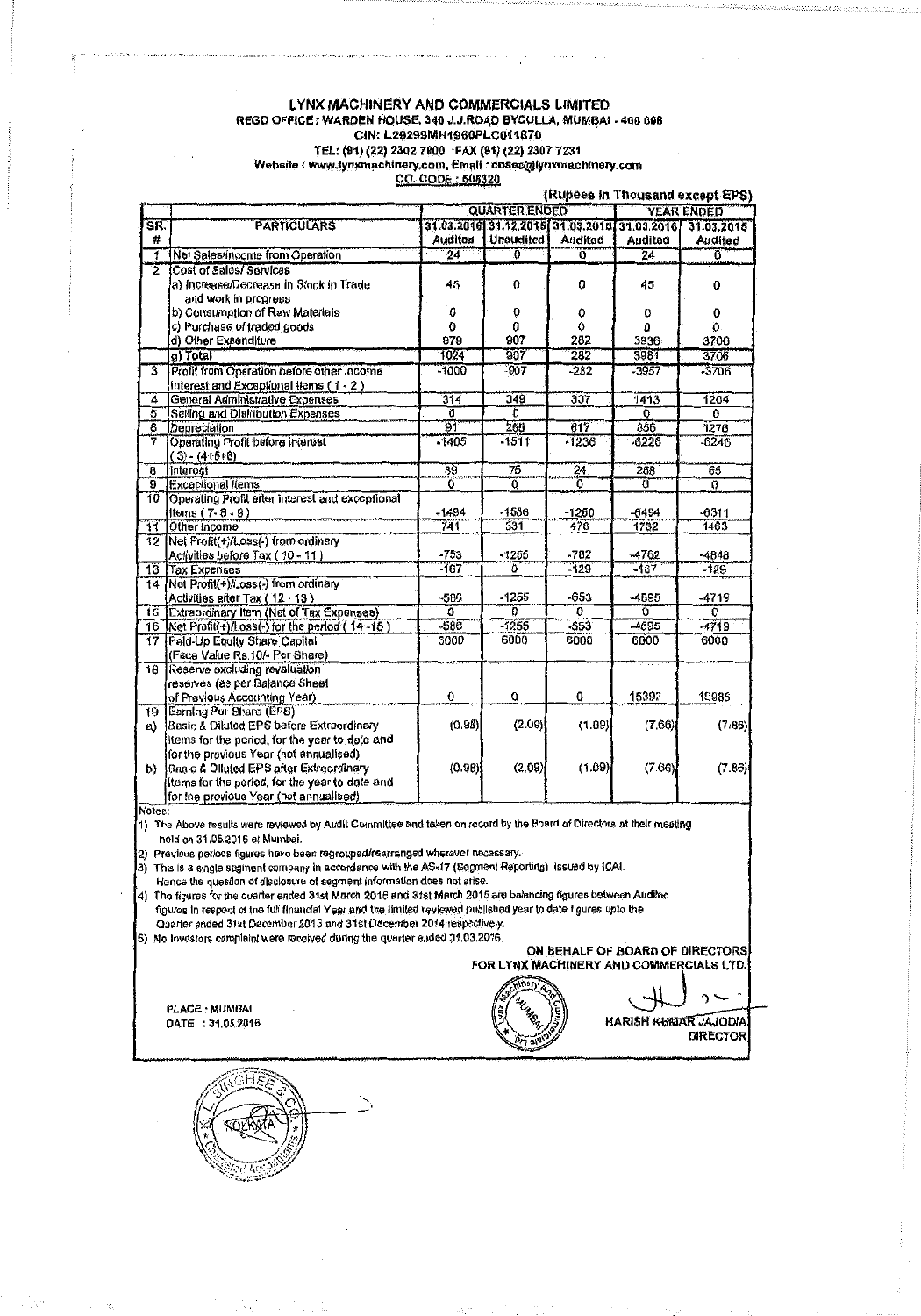# LYNX MACHINERY AND COMMERCIALS LIMITED REGD OFFICE: WARDEN HOUSE, 340 J.J.ROAD BYCULLA, MUMBAI - 400 008 CIN: L29209MH1960PLC011870 TEL: (91) (22) 2302 7900 FAX (91) (22) 2307 7231<br>Website : www.jynxmachinery.com, Email : cosec@lynxmachinery.com<br>CO. CODE : 505320

|    |                                                       |                  | <b>Amount in Rupees</b> |
|----|-------------------------------------------------------|------------------|-------------------------|
|    |                                                       | As At            | As At                   |
|    | Audited Standione Statement of Assets and Liabilities | 31st March, 2016 | 31st March, 2015        |
|    |                                                       | (Audited)        | (Audited)               |
|    | A EQUITY AND LIABILITIES                              |                  |                         |
|    | 1 Shareholder's Funds                                 |                  |                         |
|    | (a) Share Capital                                     | 60,00,000        | 60,00,000               |
|    | (b) Reserves and Surplus                              | 1,53,91,695      | 1,99,86,486             |
|    | Sub-Total-Shareholder's Fund                          | 2,13,91,695      | 2,59,86,486             |
|    |                                                       |                  |                         |
|    | 4 Non- Current Liabilities                            |                  |                         |
|    | (a) Long Term Borrowings                              | 44,08,727        | 13,00,000               |
|    | (b) Deffered Tax Liabilities (Net)                    | 1,55,580         | 3,23,048                |
|    |                                                       | 45,64,307        | 16,23,048               |
| 51 | <b>Current Liabilities</b>                            |                  |                         |
|    | (a) Trade Payables                                    | 3,64,791         | 4,44,305                |
|    | (b) Other Current Liabilities                         | 96,95,335        | 97,42,946               |
|    |                                                       | 1,00,60,126      | 1,01,87,251             |
|    |                                                       | 3,60,16,128      | 3,77,96,785             |
|    | <b>B</b> ASSETS                                       |                  |                         |
|    | 1 Non-Current Assets                                  |                  |                         |
|    | (a) Fixed Assets                                      |                  |                         |
|    | - Tangible Assets                                     | 40,82,953        | 59,30,649               |
|    | (b) Non-Current Investments                           | 1,38,65,845      | 1,39,56,745             |
|    | (e) Long Term Loans And Advances                      | 12,02,216        | 13,50,280               |
|    | Sub - Total-Non-Current Assets                        | 1,91,51,014      | 2,12,37,674             |
|    | 2 Current Assets                                      |                  |                         |
|    | (b) Inventories                                       |                  | 45,000                  |
|    | (c) Trade Receivables                                 | 24,45,169        | 24,45,169               |
|    | (d) Cash and Cash Equivalents                         | 3,85,975         | 6,70,594                |
|    | (e) Short Term Loans and Advances                     | 1,31,29,626      | 1,23,81,080             |
|    | (f) Other Current Assets                              | 9,04,344         | 10,17,268               |
|    |                                                       | 1,68,65,114      | 1,65,59,111             |
|    |                                                       |                  |                         |
|    |                                                       | 3,60,16,128      | 3,77,96,785             |
|    |                                                       |                  |                         |

ON BEHALF OF BOARD OF DIRECTORS<br>FOR LYNX MACHINERY AND COMMERCIALS LTD.

HARISH KUMAR JAJODIA

**DIRECTOR** 



 $\mathcal{L}(\mathcal{K}^{\mathcal{M}})$  ,  $\mathcal{L}(\mathcal{K}^{\mathcal{M}})$  ,  $\mathcal{L}(\mathcal{K}^{\mathcal{M}})$ 

**大阪 100000000**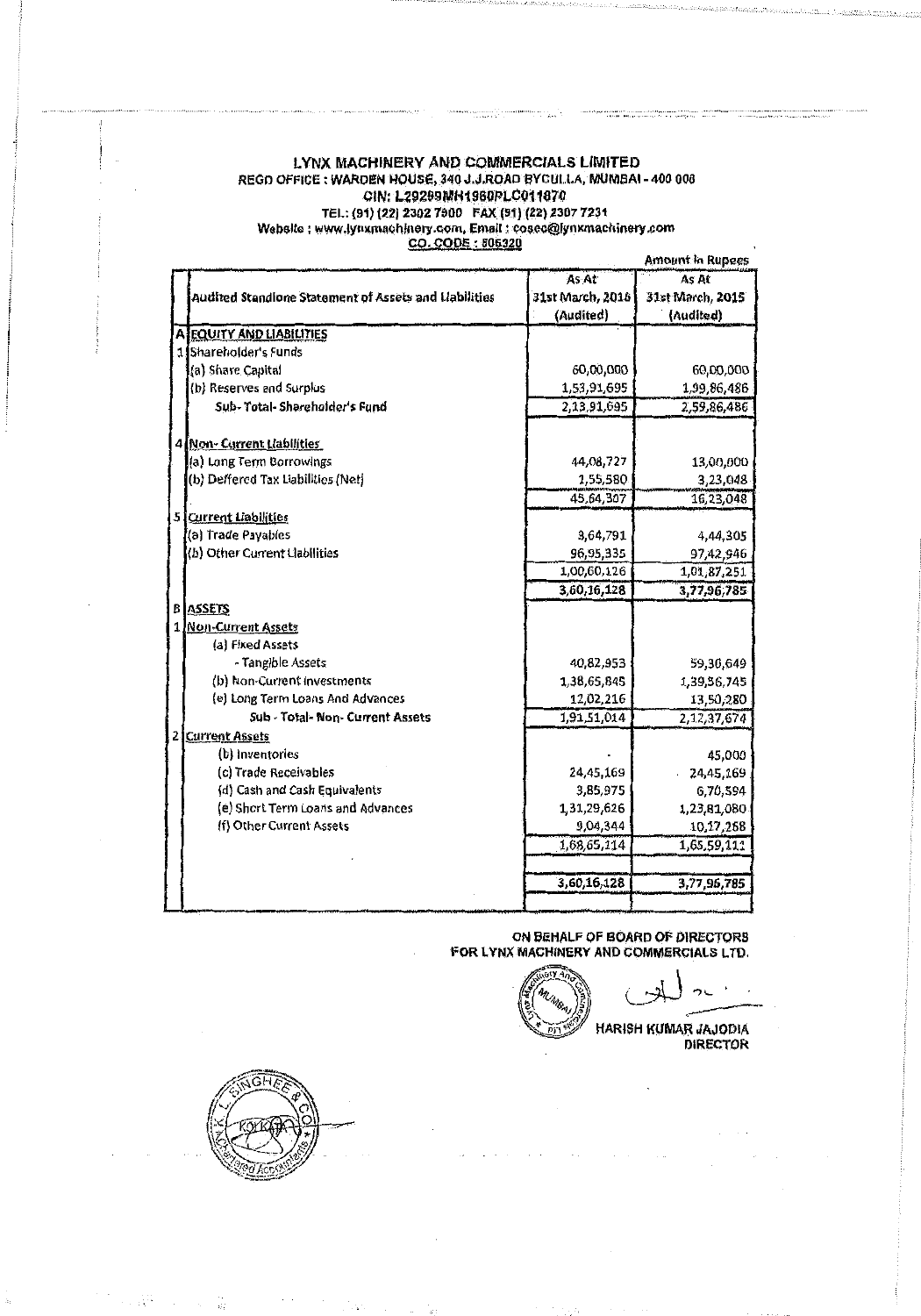**K l SINGHEE & CO. (Chartered Accountants)** 

**1, R.N. Mukherjee Rood,**  3rd **Floor, Room No. 303, Kolkata - 700 001 Phone: 3053-6200/4, Fax 3053- 6202 Email: manojsinghee@gmail.com** 

**Auditors Report on Quarterly Financial Results and Year to Date Results of the Com puny pursuant to the Regulation 33 of the SEBI (Listing Obligation and Disclosure Requirements) Regulations, 2015** 

**To, The Board of Directors, Lynx Machinery And Commercials Limited** 

We have audited the quarterly financial results of **Lynx Machinery And Commercials Limited** for the quarter ended **March 31, 2016** and the year to date results for the period April I, 2015 to March 31, 2016, attached herewith, being submitted by the Company pursuant to the requirement of Regulation 33 of the SEBI (Listing Obligations and Disclosure Requirements) Regulations, 2015. These quarterly financial results as well as the year to date financial results have been prepared on the basis of Interim financial statements, which are the responsibility of the Company's management. Our responsibility is to express an opinion on these financial results based on our audit of such Interim financial statements, which have been prepared in accordance with the recognition and measurement principles laid down in Accounting Standard 25 for Interim Financial Reporting (AS) 25 prescribed under section 133 of the Companies Act, 2013 read with relevant rules issued thereunder and other accounting principles generally accepted in lndia.

We conducted our audit in accordance with the auditing standards generally accepted in India. Those standards require that we plan and perform the audit to obtain reasonable assurance about whether the financial results are free of material misstatement. An audit includes examining, on a test basis, evidence supporting the amounts disclosed as financial results. An audit also includes assessing the accounting principles used and significant estimates made by management. We believe that our audit provides a reasonable basis for our opinion.

In our opinion and to the best of our information and according to the explanations given to us these quarterly financial results as well as the year to date results:

- i) Have been presented in accordance with the requirements of Regulation 33 of the SEBI (Listing Obligations and Disclosure Requirements) Regulations, 2015 in this regard; and
- ii) Give a true and fair view of the net loss and the other financial information for the quarter ended March 31, 2016 as well as the year to date results for the period from April 1, 2015 to March 31, 2016.

Dated: 31.05.2016

 $\mathcal{L}$  simshee &  $\mathcal{L}$ For K. Charlered Accounts n Number